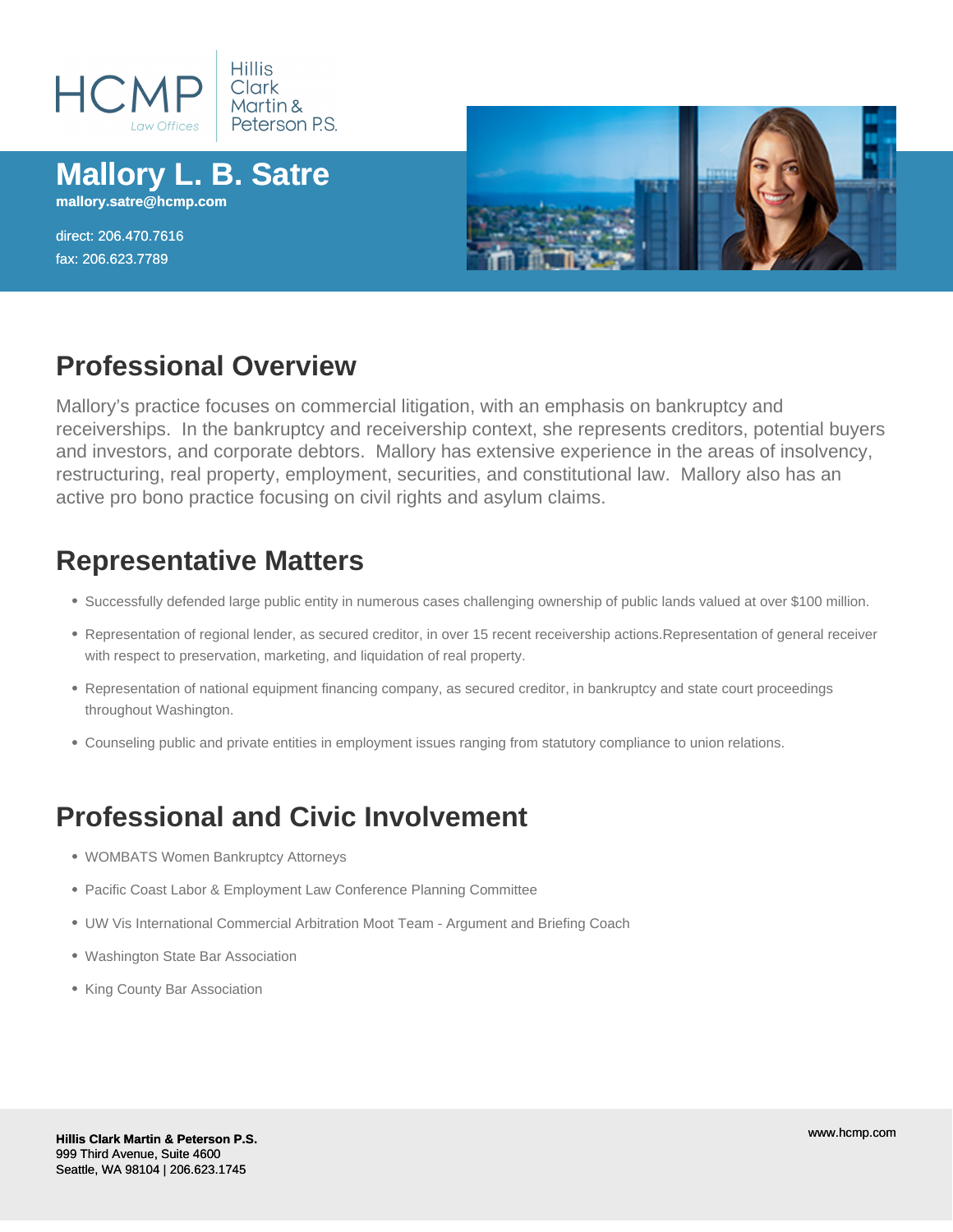

# **Honors / Awards / Prior Experience**

- Repeatedly recognized by The Best Lawyers in America<sup>®</sup>: Ones to Watch in the field of Appellate Practice, most recently for 2022.
- Associate, Corr Cronin LLP, 2015 2019.
- Extern to the Honorable Charles K. Wiggins, Washington State Supreme Court, 2014.
- University of Washington School of Law The Order of Barristers, 2015 Michael Thorsnes International Arbitration Competition Best Oralist, 2015 Moot Court Honor Board, 2013 - 2015 Vis International Commercial Arbitration Moot Court Team, 2013 - 2015 HCMP 1L Appellate Advocacy Competition Champion, 2013

### **Education**

- J.D., University of Washington School of Law, 2015
- B.A., Washington State University, 2012

### **Bar/Court Admissions**

- Washington State Courts
- U.S. Court of Appeals for the Ninth Circuit
- U.S. District Court for the Western District of Washington